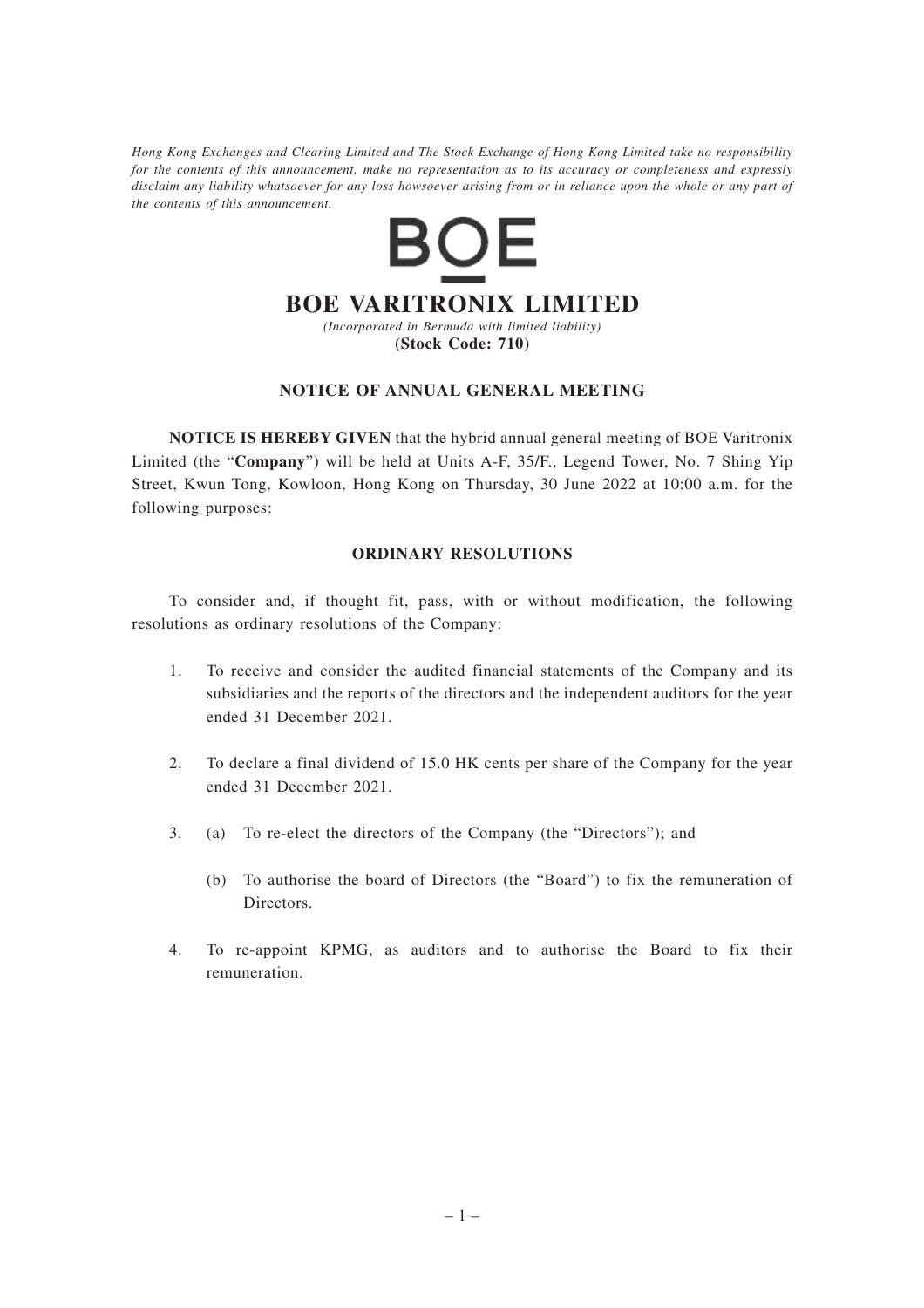As special business, to consider and, if thought fit, to pass with or without modification, the following resolutions as an ordinary resolution of the Company:

# 5. "**THAT**:

- (a) subject to paragraph (b) of this resolution, the exercise by the directors of the Company during the Relevant Period (as hereinafter defined) of all the powers of the Company to repurchase shares of HK\$0.25 each in the capital of the Company (the "Shares") on The Stock Exchange of Hong Kong Limited (the "Stock Exchange") or on any other stock exchange on which the Shares may be listed and is recognised by the Securities and Futures Commission of Hong Kong and the Stock Exchange for this purpose, subject to and in accordance with all applicable laws and/or the requirements of the Rules Governing the Listing of Securities on the Stock Exchange or of any other stock exchange as amended from time to time, be and is hereby generally and unconditionally approved;
- (b) the aggregate nominal amount of Shares which the Company is authorised to repurchase pursuant to the approval in paragraph (a) above shall not exceed 10% of the aggregate nominal amount of the share capital of the Company in issue as at the date of the passing of this resolution, and the said approval shall be limited accordingly; and
- (c) for the purposes of this resolution, "Relevant Period" means the period from the passing of this resolution until whichever is the earliest of:
	- (i) the conclusion of the next annual general meeting of the Company;
	- (ii) the expiration of the period within which the next annual general meeting of the Company is required by any applicable law or the Bye-laws of the Company to be held; and
	- (iii) the date on which the authority set out in this resolution is revoked or varied by an ordinary resolution of the shareholders in general meeting of the Company."

### 6. "**THAT**:

(a) subject to paragraph (c) of this resolution, the exercise by the directors of the Company during the Relevant Period (as hereinafter defined) of all the powers of the Company to allot, issue and deal with additional Shares and to make or grant offers, agreements and options (including bonds, warrants and debentures convertible into Shares) which would or might require the exercise of such power be and is hereby generally and unconditionally approved;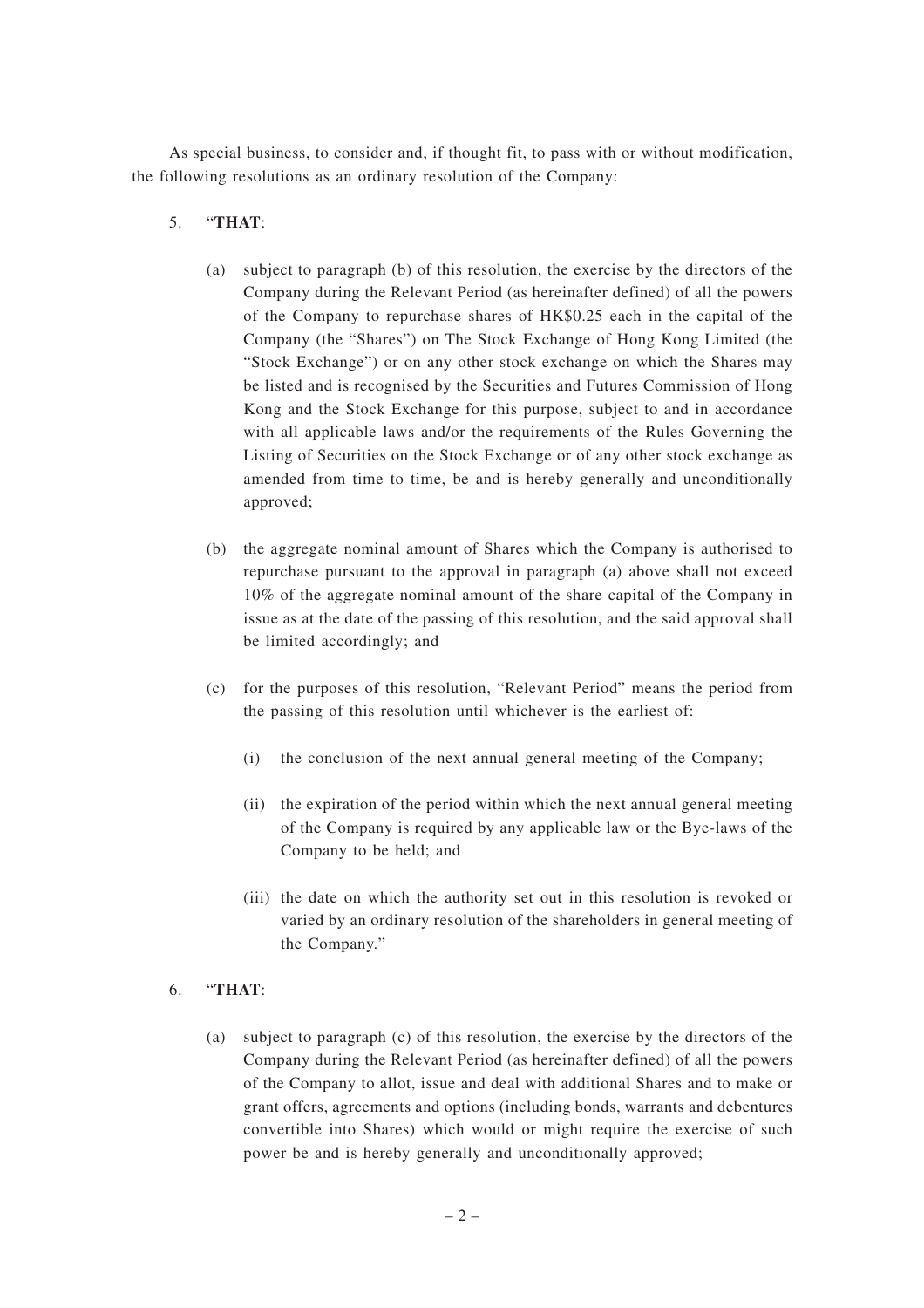- (b) the approval in paragraph (a) of this resolution shall authorise the directors of the Company during the Relevant Period (as hereinafter defined) to make or grant offers, agreements and options (including bonds, warrants and debentures convertible into Shares) which would or might require the exercise of such power after the end of the Relevant Period;
- (c) the aggregate nominal amount of share capital allotted or agreed conditionally or unconditionally to be allotted (whether pursuant to an option or otherwise) and issued by the directors of the Company pursuant to the approval in paragraph (a) of this resolution, otherwise than (i) a Rights Issue (as hereinafter defined); (ii) an issue of Shares as scrip dividends or similar arrangement pursuant to the bye-laws of the Company from time to time; (iii) an issue of Shares under any option scheme or similar arrangement for the time being adopted for the grant or issue of Shares or rights to acquire Shares; or (iv) an issue of Shares upon the exercise of rights of subscription or conversion under the terms of any warrants issued by the Company or any securities which are convertible into Shares, shall not exceed 20% of the aggregate nominal amount of the issued share capital of the Company as at the date of the passing of this resolution, and the said approval shall be limited accordingly; and
- (d) for the purpose of this resolution, "Relevant Period" means the period from the passing of this Resolution until whichever is the earliest of:
	- (i) the conclusion of the next annual general meeting of the Company;
	- (ii) the expiration of the period within which the next annual general meeting of the Company is required by any applicable law or the Bye-laws of the Company to be held; and
	- (iii) the date on which the authority set out in this resolution is revoked or varied by an ordinary resolution of the shareholders in general meeting of the Company.

"Rights Issue" means an offer of Shares open for a period fixed by the directors of the Company to the holders of Shares on the register on a fixed record date in proportion to their then holdings of such Shares as at that date (subject to such exclusions or other arrangements as the directors of the Company may deem necessary or expedient in relation to fractional entitlements or having regard to any restrictions or obligations under the laws of, or the requirements of any recognised regulatory body or any stock exchange in, any territory outside Hong Kong applicable to the Company)."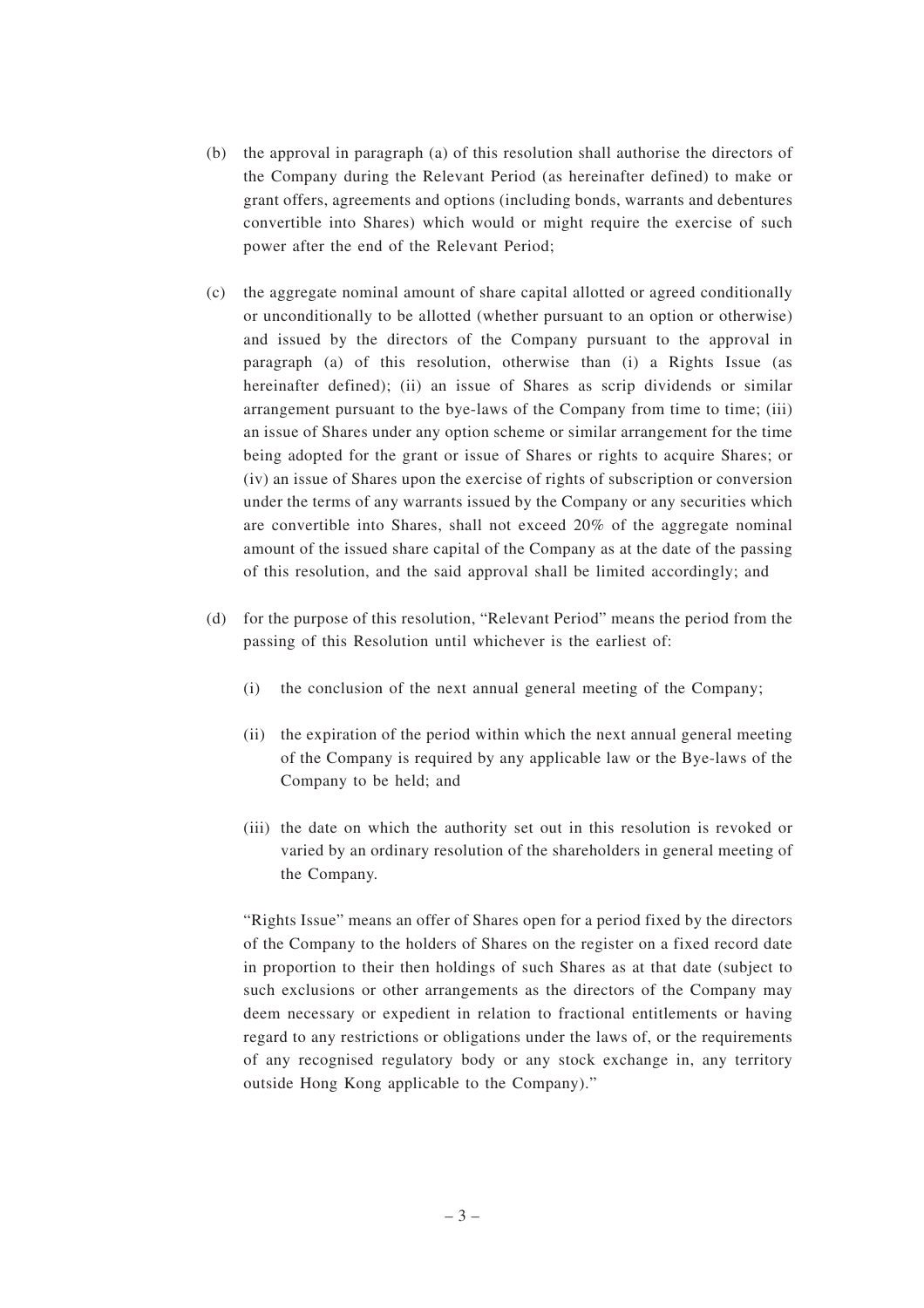7. "**THAT** subject to the passing of the resolutions set out in items 5 and 6 of the notice convening this meeting, the general mandate granted to the directors of the Company to allot, issue and deal with additional Shares pursuant to the resolution set out in item 6 of the notice convening this meeting be and is hereby extended by the addition thereto of an amount representing the aggregate nominal amount of Shares repurchased by the Company under the authority granted pursuant to the resolution set out in item 5 of the notice convening this meeting provided that such amount of Shares so repurchased shall not exceed 10% of the aggregate nominal amount of the issued share capital of the Company as at the date of the passing of this resolution."

#### **SPECIAL RESOLUTION**

8. To consider and, if thought fit, to pass the following resolution as a special resolution:

## "**THAT**:

- (a) the proposed amendments (the "**Proposed Amendments**") to the existing bye-laws of the Company (the "**Existing Bye-laws**"), the full text of which are set out in Appendix III to the circular of the Company dated 28 April 2022, be and are hereby approved;
- (b) the new bye-laws of the Company (the "**New Bye-laws**"), which contains all the Proposed Amendments and a copy of which has been produced to this meeting and marked "A" and initialed by the chairman of the meeting, be and is hereby approved and adopted in substitution for and to the exclusion of the Existing Bye-laws with immediate effect; and
- (c) any director or company secretary of the Company be and is hereby authorised to do all such acts, deeds and things and execute all such documents and make all such arrangements that he/she shall, in his/her absolute discretion, deem necessary or expedient to give effect to the Proposed Amendments and the adoption of New Bye-laws, including without limitation, attending to the necessary filings with the Registrar of Companies in Bermuda and Hong Kong."

By Order of the Board **BOE Varitronix Limited Mr. Gao Wenbao** *Chairman*

Hong Kong, 28 April 2022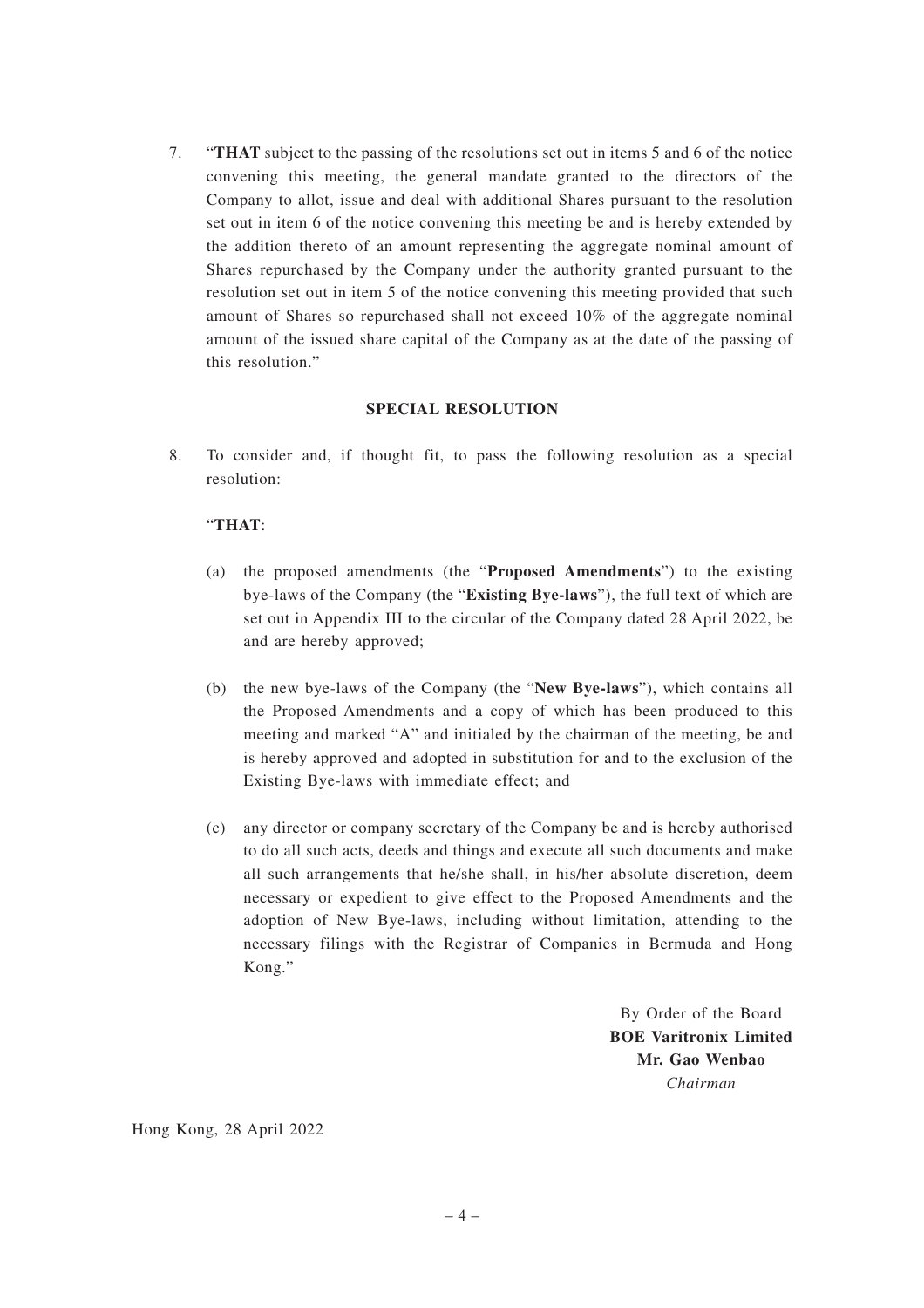#### *Notes:*

- 1. A member of the Company entitled to attend and vote at the meeting is entitled to appoint one or more proxies to attend and vote in his stead. A proxy need not be a member of the Company (the "Shareholders").
- 2. To be valid, a proxy form, together with the power of attorney or other authority (if any) under which it is signed or a notarially certified copy thereof, must be deposited to the Hong Kong branch share registrar and transfer office of the Company, Computershare Hong Kong Investor Services Limited ("Computershare"), at 17M Floor, Hopewell Centre, 183 Queen's Road East, Wan Chai, Hong Kong not less than 48 hours before the appointed time for holding the meeting or any adjourned meeting.
- 3. The register of members of the Company will be closed from Friday, 24 June 2022 to Thursday, 30 June 2022 (both days inclusive), during which period no transfer of shares will be registered. In order to be eligible to attend and vote at the forthcoming AGM (the "2022 AGM"), all transfers of shares accompanied by the relevant share certificates must be lodged with Computershare, at Shops 1712-1716, 17th Floor, Hopewell Centre, 183 Queen's Road East, Wan Chai, Hong Kong not later than 4:30 p.m. on Thursday, 23 June 2022.
- 4. Subject to the Shareholders approving the recommended final dividend at the 2022 AGM of the Company, such dividend will be payable on or around Tuesday, 19 July 2022 to the Shareholders whose names appear on the register of members of the Company on Tuesday, 12 July 2022. To determine eligibility for the final dividend, the register of members of the Company will be closed from Thursday, 7 July 2022 to Tuesday, 12 July 2022 (both days inclusive), during which period no shares can be registered. In order to qualify for the aforementioned final dividend, all transfers of shares accompanied by the relevant share certificates must be lodged with Computershare, at Shops 1712-1716, 17th Floor, Hopewell Centre, 183 Queen's Road East, Wan Chai, Hong Kong not later than 4:30 p.m. on Wednesday, 6 July 2022.
- 5. The Company will conduct a hybrid AGM using Computershare e-Meeting System, which allows the Shareholders to participate the 2022 AGM online in a convenient and efficient way from anywhere with an internet connection. The Shareholders will be able to view the live video broadcast and participate in voting and submit questions in written form to the 2022 AGM via their mobile phones, tablet, or computers. The live broadcast option can also broaden the reach of the 2022 AGM to the Shareholders who do not wish to attend physically due to concerns on attending large scale events under the current COVID-19 situation, or for other overseas Shareholders who are unable to attend in person.
- 6. Although the Shareholders can attend the 2022 AGM physically in person if they so wish, the Company strongly recommends the Shareholders to attend the 2022 AGM via the online option in view of the current development of COVID-19. The Company will also be undertaking the following precautionary measures to safeguard the health and well-being of the Shareholders (or their proxies) who are attending the 2022 AGM in person, including temperature screening, requiring all participants to wear surgical face mask, plus safe distancing measures for queue management and seating at the meeting venue.
- 7. For online voting at the 2022 AGM, the Shareholders can refer to our enclosed letter and the Online Meeting User Guide (by visiting the hyperlink) for details. If you have any queries on the above, please contact Computershare, via their hotline at (852) 2862 8555 from 9:00 a.m. to 6:00 p.m. (Monday to Friday, excluding Hong Kong public holidays).
- 8. The Shareholders who wish to attend the 2022 AGM and exercise their voting rights can be achieved in one of the following ways:
	- (i) attend the 2022 AGM in person and vote via smartphones or designated mobile devices at the 2022 AGM venue; OR
	- (ii) attend the 2022 AGM via Computershare e-Meeting System which enables live streaming and interactive platform for Q&A and submit their voting online; OR
	- (iii) appoint the Chairman of the 2022 AGM or other persons as your proxy to vote on your behalf.

Your proxy's authority and instruction will be revoked if you attend and vote in person at the 2022 AGM or via the Computershare e-Meeting system.